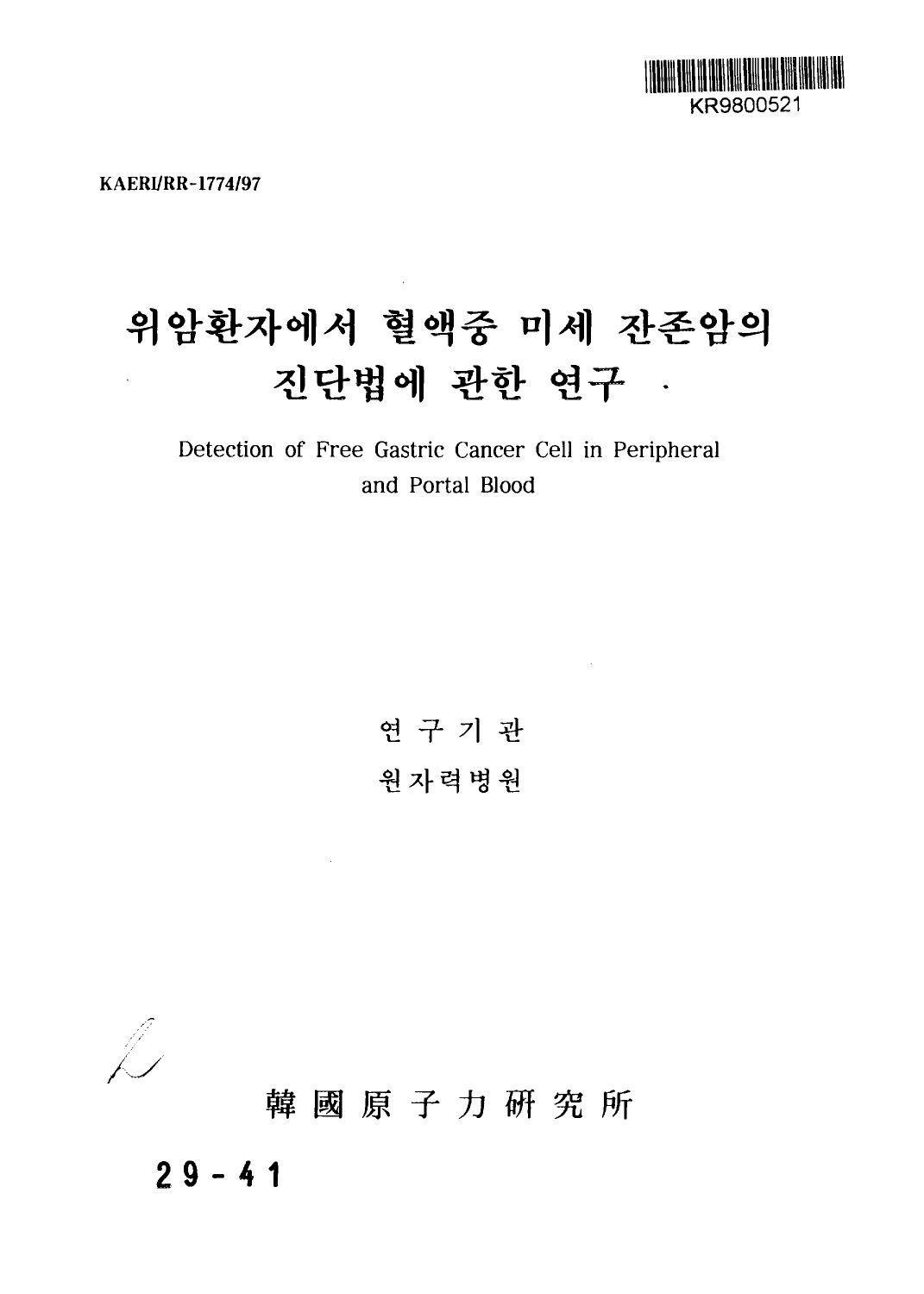#### $\frac{a}{L}$ 제 출

## 한 국 원 자 력 연 구 소 장 귀하

본 보고서를 " 위암환자에서 혈액중 미세 잔존암의 진단법에 관한 연구 " 과제 의 최종보고서로 제출합니다.

 $\mathcal{L}^{\text{max}}_{\text{max}}$  and  $\mathcal{L}^{\text{max}}_{\text{max}}$ 

 $\mathcal{L}^{\text{max}}_{\text{max}}$ 

 $1998$  1 24 연구기관명 : 외과 6 과 연구책임자 : 방호윤 연 구 원 : 이 종 인 감 수 위 원 : 진 수 일 홍 석 일

 $\sim$   $\sim$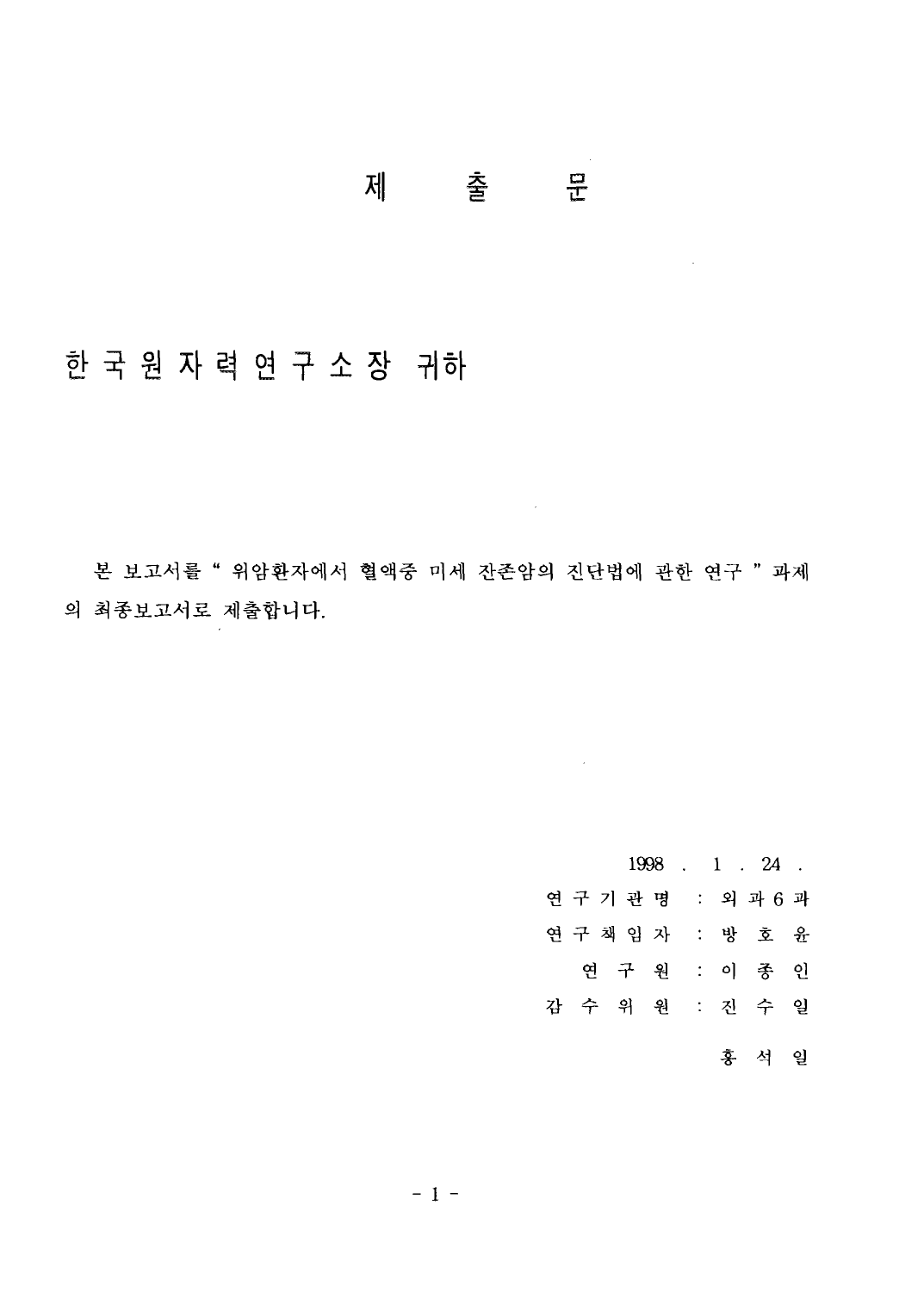#### 뮤 요 으 $\overline{\mathsf{c}}$

I. 제목

위암환자에서 혈액중 미세 잔존암의 진단법에 관한 연구

#### II. 연구개발의 목적 및 필요성

위암은 우리나라에서 발생율과 암 사망 원인 중 수위를 차지하는 암종이다. 위 암의 재발은 혈행성, 림프절로의 전이 그리고 복강내 파종의 형태가 있다. 이러한 세 가지의 재발 형태중 혈행성 전이는 전체 전이의 약 30~40%를 차지한다.

일단, 간이나 전신 전이가 일어난 후에는 치료가 어려운데 그 이유로는 조기에 진단하기가 쉽지 않고 재발부위가 다발성인 경우가 많기 때문이다. 따라서 전신 <u>전이가 일어날 수 있는 고 위험군을 예측할 수 있는 방법을 개발하는 것은 매우 중</u> 요하다. 만약 혈액중 미세 전이암을 중명해 낼 수 있다면 위암의 진행이나 전이의 위험도 그리고 예후를 예측하는데 좋은 지표가 될 수 있을 것이다.

#### **III.** 연구개발의 내용 및 범위

위암으로 진단후 개복술을 시행받은 환자 24명을 대상으로 수술전 혈청 CEA치 를 측정하고 미세 전이암을 중명하기 위하여 수술 중 간 문맥혈과 말초혈액에서 혈 액을 채취하여 CEA gene specific primer를 이용하여 RT-PCR을 시행하였다.

IV. 연구개발결과

위선암으로 진단받고 원자력병원 외과에서 1997년 1월부터 1997년 11월까지 개복 , 2기 2예, 3a기 9예, 3b기 7예 그리고 4기 를 대상으로 하였다. 평균 연령은 49.2세이었고 남녀 성비는 13명 대 11명으로 1.2 대 1이었다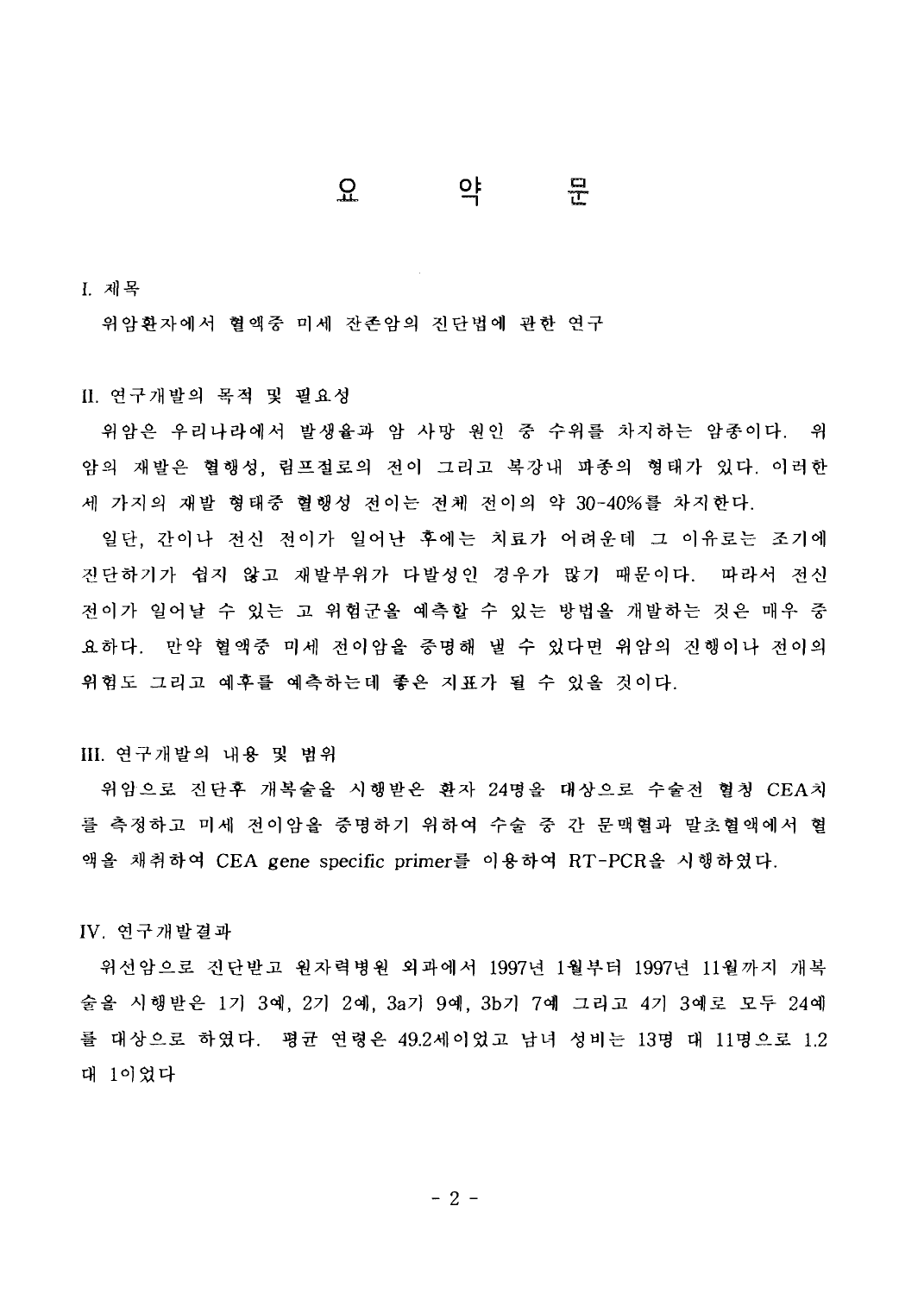평균 혈청내 CEA치는 10.4ng/ml였으며, 5ng/ml이하를 정상으로 보았을 때 3b기 1예와 4기 1예, 모두 2예에서만 정상치 이상이었다. 또한 간 문맥혈 및 말초혈액 모두에서 CEA gene specific primer를 이용한 RT-PCR 검사법으로 양성인 환자는 없었다.

#### V. 연구개발결과의 활용계획

CEA gene specific primer를 이용한 RT-PCR 검사법이 면역 조직화학적 염색법 (immunohistochemical staining)보다 민감도(sensitivity)가 높은 것으로 알려져 있으 나 실제로 위암환자에서 혈액내 미세 전이암의 진단에 이용해 본 바, 양성율이 생 각외로 낮으므로 혈행성 전이를 일으키는 고위험군을 찾기 위한 임상검사로 활용하 기에는 적절하지 않다고 생각된다.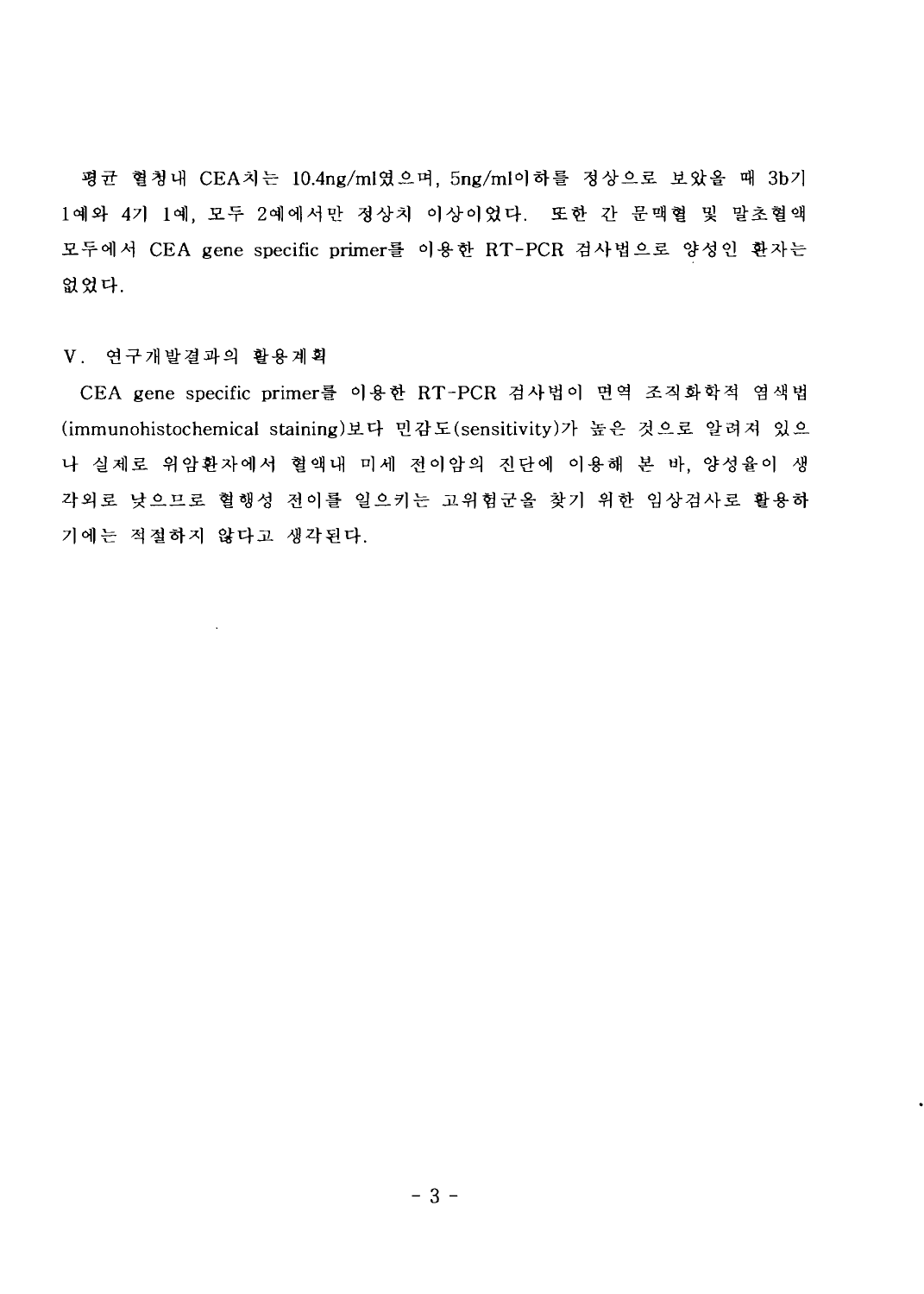### SUMMAR Y

#### I. Project Title

Detection of Free Gastric Cancer Cell in Peripheral and Portal Blood

#### II. Objective and Importance of the Project

Gastric cancer is still the most common malignant neoplasm and the leading cause of cancer death in Korea. There are three patterns of recurrence of gastric cancer, hematogenous metastasis, lymphatic metastasis and peritoneal recurrence. Among the three types of recurrences, the hematogenous metastasis constitutes 30-40%.

In fact, there is no definite treatment modality after liver or systemic metastasis. So it is important to develope a new method to predict the high risk patients for systemic recurence. If we can detect metastatic cell in circulation, it may be benificial in assessing tumor progression, metastatic potential and prognosis.

#### III. Scope and Contents of the Project

Reverse transcriptase-polymerase chain reaction(RT-PCR) for CEA was applied to detect circulating cancer cells in the peripheral and portal blood for 24 gastric cancer patients and serum CEA level was checked preoperatively. The blood samplings in portal and peripheral blood was obtained during operation and RT-PCR analysis was done.

**- 4 -**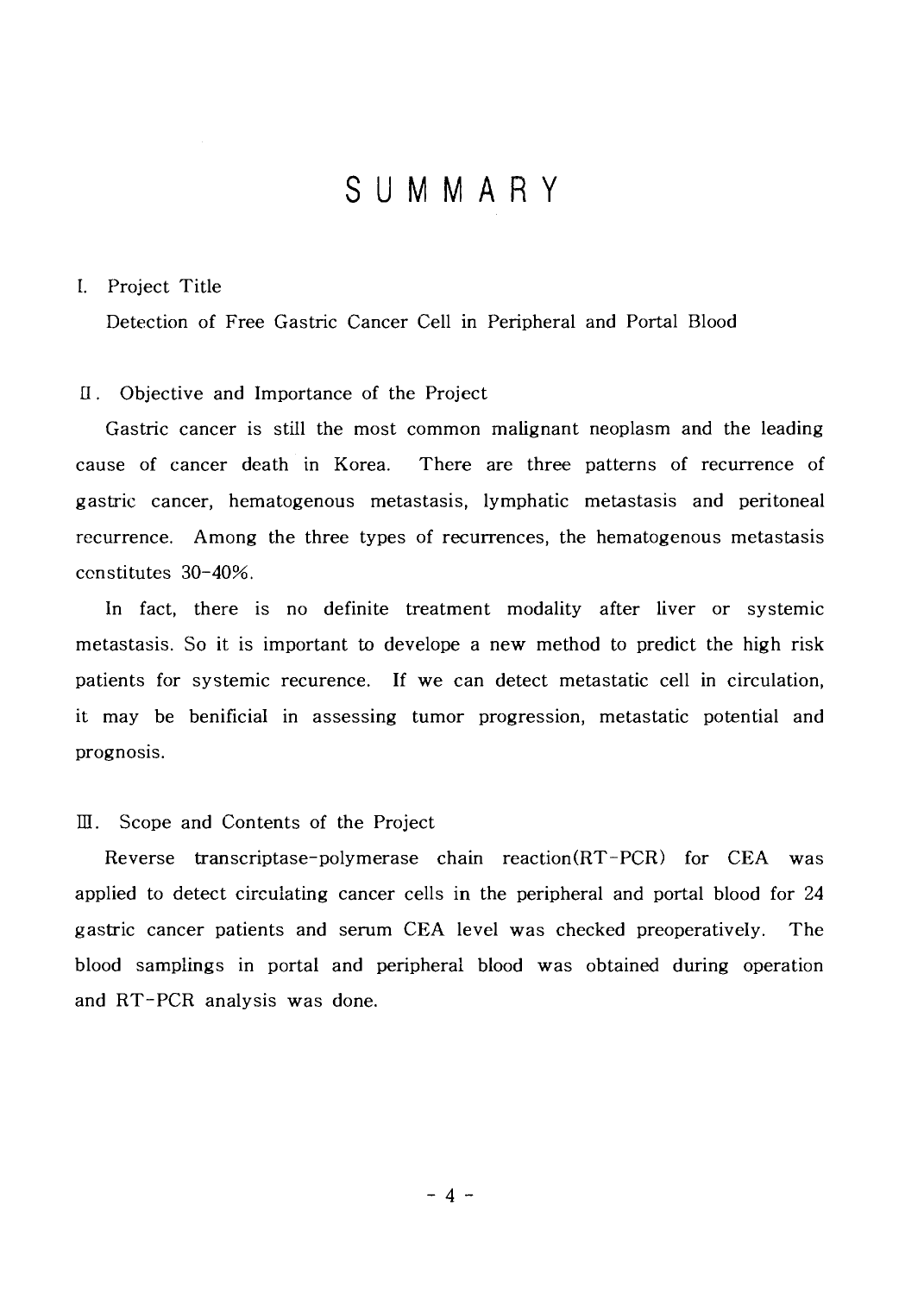#### IV. Results and Porposal for Applications

RT-PCR analysis was performed in peripheral and portal blood samples from 24 patients with gasrtic cancer(stage Ia, b, n=3; stage II, n=2; stage IIIa, n=9; stage IIIb,  $n=7$ ; stage IV,  $n=3$ ). Mean age was 49.2 years old and male : female was 1.2 : 2(13:11 patients). The mean serum CEA level was 10.4 ng/ml and that was higher than normal in only 2 cases.

There was no positive case of tumor cell in portal and peripheral blood using RT-PCR and CEA gene specific primer.

Our present study has revealed an unexpectedly low incidence of circulating cancer cells in gastric cancer patients and it seems to be inappropriate for clinical application because the detetion rate is too low.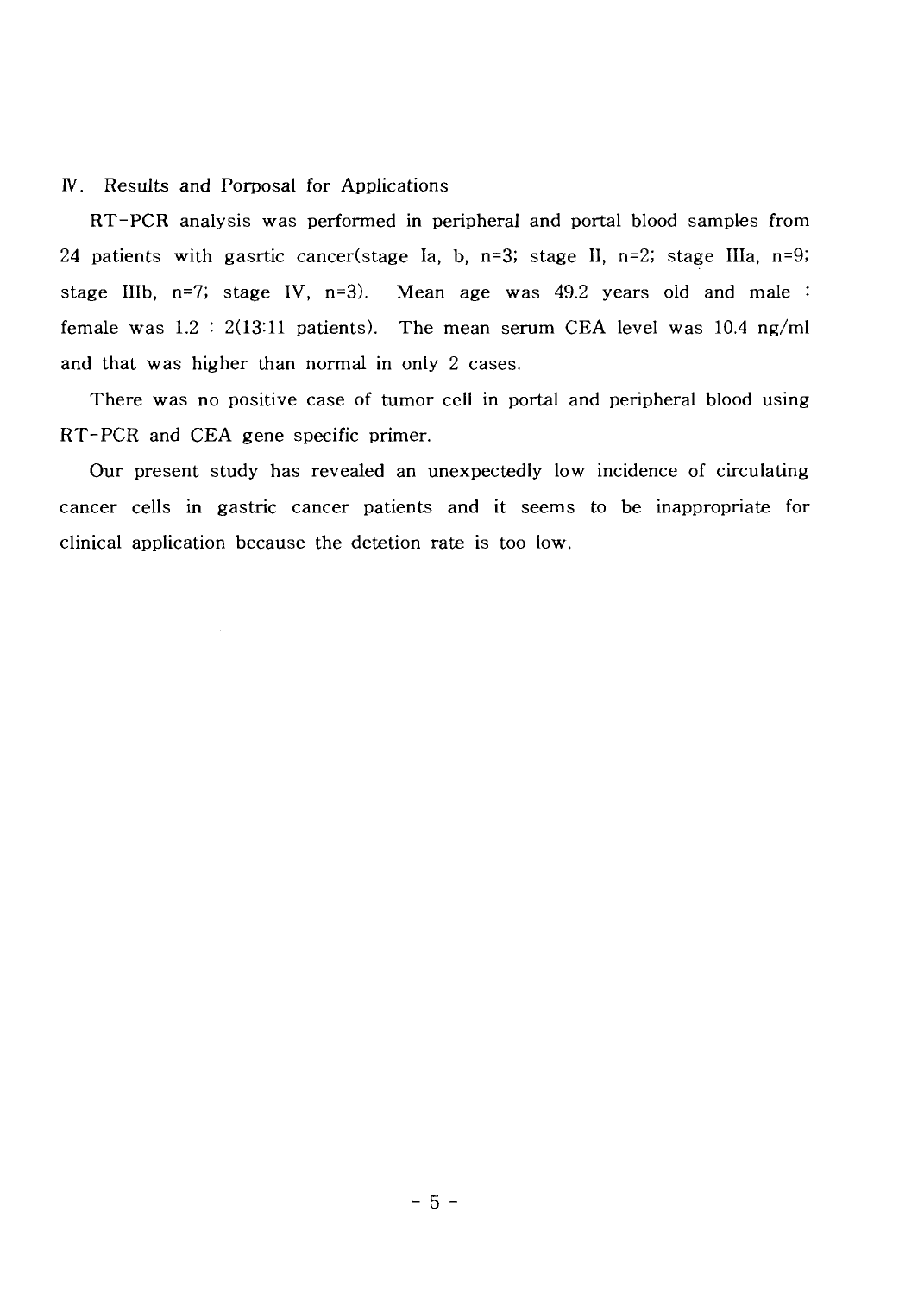## CONTENTS

|  | Chapter I. Introduction ----------------------------------- 8                                                              |
|--|----------------------------------------------------------------------------------------------------------------------------|
|  | Chapter II. Current status of national or international study about<br>this subject ----------------------------------- 10 |
|  | Chapter III. Materials, Methods and Results -------------- 11                                                              |
|  | Chapter IV. Degree of Achievements and Contribution ------- 13                                                             |
|  | Chapter V. Future Plan of Application ------------------- 13                                                               |
|  | Chapter VI. Discussion ---------------------------------- 14                                                               |
|  | Chapter VII. References --------------------------------- 16                                                               |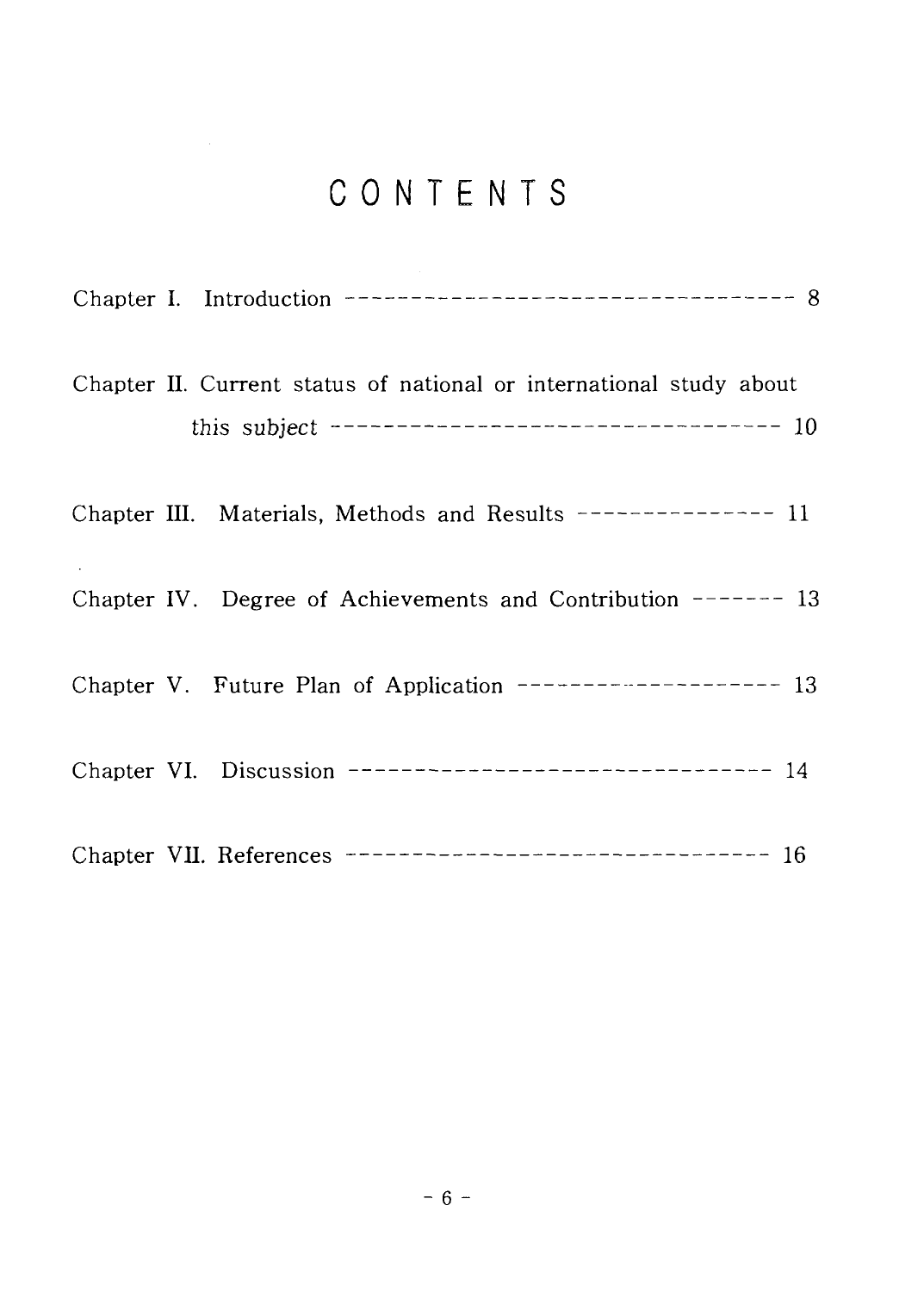|  | 목<br>차                                         |
|--|------------------------------------------------|
|  |                                                |
|  | 제 2 장 국내외 기술개발 현황 --------------------------10 |
|  | 제 3 장 연구개발수행 내용 및 결과 ----------------------11  |
|  | 제 4 장 연구개발목표 달성도 및 대외기여도 --------------13      |
|  | 제 5 장 연구개발결과의 활용계획 -----------------------13   |
|  |                                                |
|  |                                                |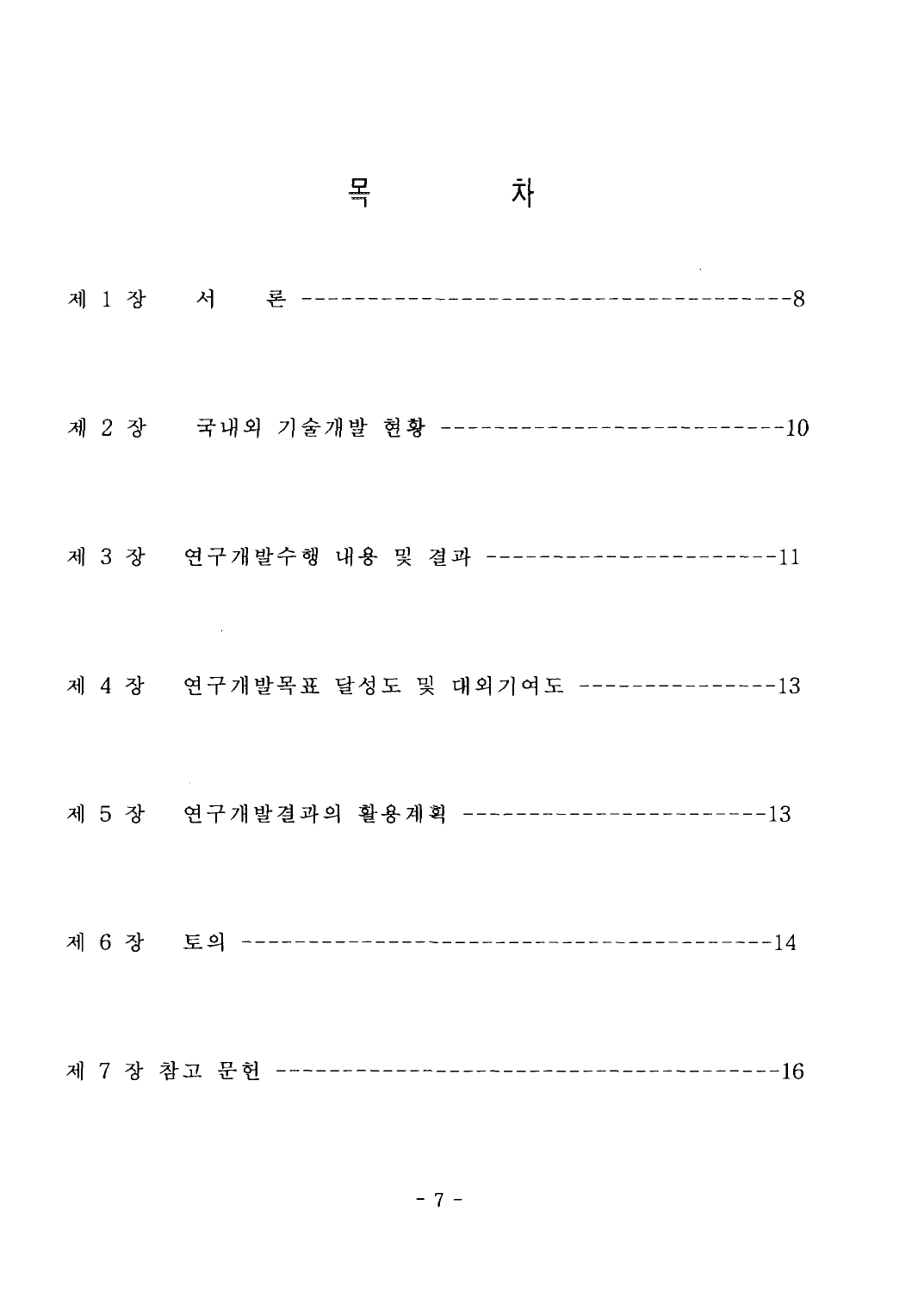#### 제 1 장 서严

위암은 우리나라에서 발생하는 암종 중 남성에서는 제 1위, 여성에서는 자궁경부 암에 이어 2위로서 가장 혼한 암종이며 남성 100명당 7명, 여성 100명당 3명은 언 젠가는 위암이 걸리는 것(누적 발생율: cumulative risk)으로 알려져 있어, 우리나라 는 전세계적으로 가장 발생 수준이 높은 나라 가운데 하나로 분류된다. 따라서 그 발생 원인을 규명하고 발병후의 치료 방침을 결정하기 위한 활발한 의학적 연구가 필요한 상태이다. 위암에 대한 가장 효율적인 치료법은 수술이나, 성공적인 수술과 보조 요법을 시행하여도 아직도 높은 재발율을 보이고 있다.

수술받은 위암 환자가 사망하는 가장 혼한 원인은 암의 재발이며, 재발의 약 90%가 수술후 5년내에 일어난다. 위암의 재발 양상은 연구하는 방법에 따라 차이 가 있을 수 있지만 크게 간 및 혈행성 전이(hematogenous metastasis), 림프절로의 전이(lymphatic metastasis) 그리고 복강내 파종(peritoneal seeding)의 형태로 나타 나며, 일반적으로 재발 부위 및 재발까지의 기간은 원발암의 진행정도와 밀접한 관 련이 있으며 재발시 치료가 어려운데 그 이유로는 조기에 진단하기가 쉽지 않고 재 발부위가 다발성인 경우가 많기 때문이다. 그 중 혈행성 전이는 암 주위에 산재해 있는 미세혈관 벽을 뚫고 혈관내로 침습한 암세포가 순환계를 따라 원격장기에 도 달하여 전이 병소를 형성하는 것으로 호발장기는 간, 폐, 골 둥이며, 그 빈도는 보 고마다 약간의 차이는 있으나 대개 재발의 30 내지 40%정도를 차지한다고 알려져 있다 $"$ .

이러한 혈행성 전이의 고 위험군에 대한 예측수단으로 정확히 제시된 것은 없고, 혈청내 CEA치를 측정하여 상승된 경우 40-70%의 환자에서 이미 전신 질환을 의미 한다는 보고도 있으며<sup>2)</sup>, 미세 잔존암(minimal residual tumor)나 미세 전이암 (micrometastatic tumor)을 찾아내기 위하여 세포 양식(cell culture), 면역조직화학 적 염색법(immunohistochemical staining) 등을 써서 혈액암이나 다른 고형암에서 말초혈액과 골수에서 암세포를 증명하였고, 생존율과의 연관성도 증명하였다<sup>3-5)</sup>. 최 근에 분자 생물학적 연구방법으로 개발된 reverse transcriptase polymerase chain

 $-8-$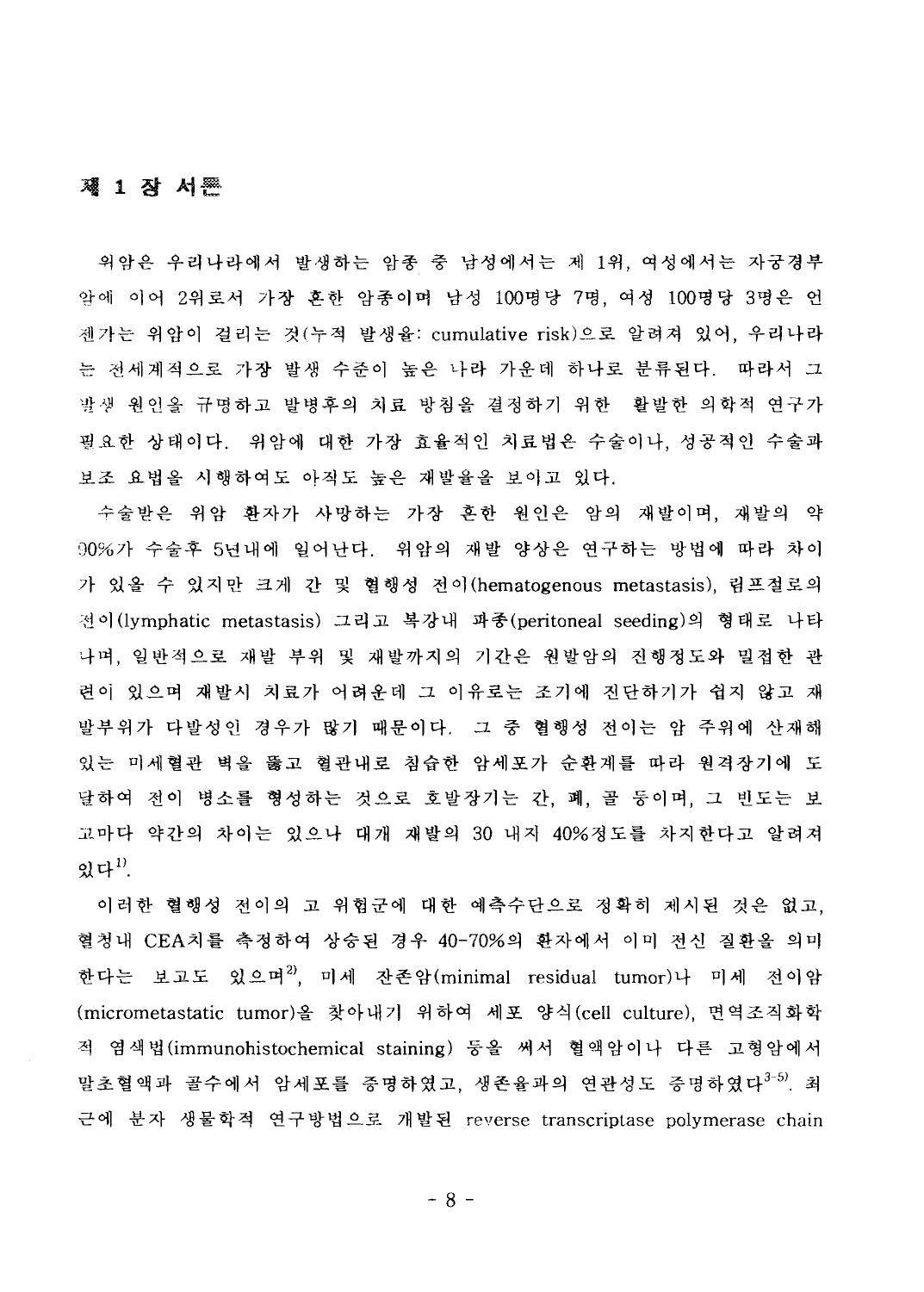reaction(RT-PCR)검사법은 혈액 monocyte 10<sup>6</sup>-10<sup>7</sup>개의 세포당 한 개의 암 세포를 찾을 수 있을 정도로 높은 민감도(sensitivity) 때문에 많이 응용되고 있는 방법이다 6,7). 이러한 RT-PCR검사법은 암세포에서 염색체 이상을 찾아내는 방법 외에도 암 세포가 분비하는 oncoprotein이나 종양특이항원 등을 만들기 위한 mRNA의 transcription을 증폭시켜서 증명해 내기도한다. 이 중 CEA는 유방암 및 위장관암 에서 많이 분비되며 이를 이용하여 소화기 종양의 미세 잔존암이나 미세 전이암의 진단에 사용된다.

본 연구에서는 위암의 혈행성 전이를 일으키는 고 위험군을 미리 예측해 보기 위 해 CEA를 이용한 RT-PCR법을 사용하여 간 문맥 및 말초혈액에서의 유리암 세포 를 증명하고, 이 두 군 간의 발견율(detection rate)을 비교하여 가능하다면 환자의 생존율과의 상관관계를 증명해 보고자 하였다.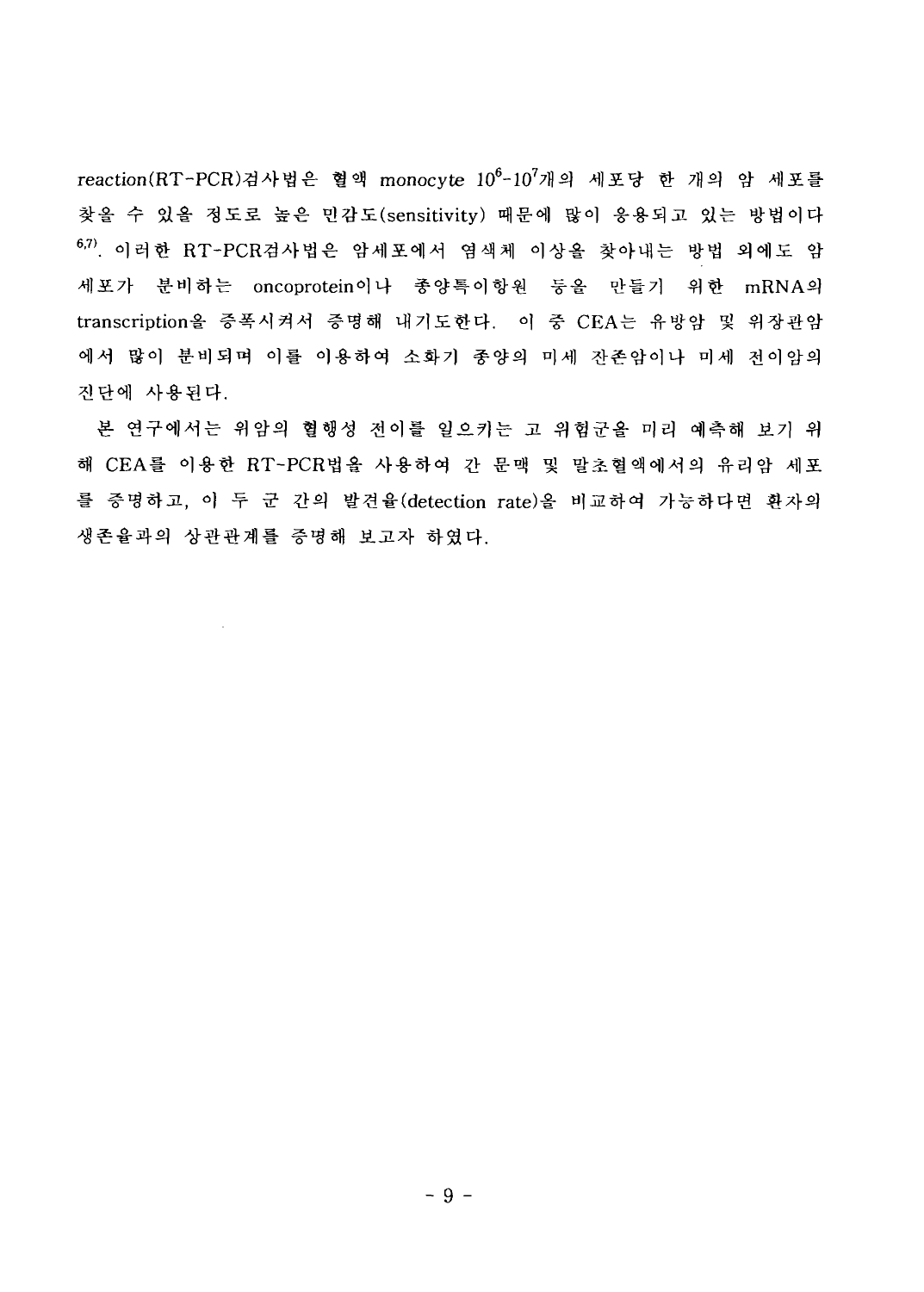#### 제 2 장 국내외 기술개발 현황

악성 종양에서의 예후는 그 질병의 전이와 밀접한 관계가 있다. 또한 치료 방법 이 달라질 수 있기 때문에 종양의 정확한 병기를 아는 것은 매우 중요한 일이다. 재발의 위험도가 높은 환자군을 미리 예측하기 위해서 미세 전이암세포 (micrometastatic tumor cell)를 찾아내기 위한 연구가 최근 들어 활발하게 진행되 고 있다.

이렇게 임상적으로는 발견이 되지 않는 subclinical tumor cell dissemination을 염색법(immunohistochemical staining) $^{7,8)}$ 이나 분자 생물학적 연구방법으로 개발된 reverse transcriptase polymerase chain reaction(RT-PCR)검사법을 이용한 보고가 최근 많이 보고되고 있다<sup>67)</sup>. 위암에 대 한 면역조직화학적 염색법에 대한 연구로는 Schlimok G.등이 골수에서 미세 전이 암올 면역조직화학법으로 진단하여 독립적인 예후 인자로 보고한바 있다<sup>7</sup>. 분자 생 point mutation $^{9)}$ 이나 gene rearrangement $^{10)}$ mRNA<sup>ll)</sup>의 발현 등의 DNA구조의 차이를 이용한다. 즉 RT-PCR검사법으로 암세 포에서 염색체 이상을 찾아내는 방법 외에도 암세포가 분비하는 oncoprotein이나 만들기 위한 mRNA의 transcription을 로써 일반적으로 면역조직화학적 염색법에 비해서 RT-PCR을 이용하여 미세 전이 감도(sensitivity)가 높은 것으로

그러나 위암에서의 혈액내 미세 잔존암이나 미세 전이암에 대한 국내 보고는 없 는 실정이며, 외국에서는 keratin 19<sup>12)</sup>를 이용하여 RT-PCR을 시행한 보고가 있으 cytokeratin 20<sup>13)</sup>, 또는 carcinoembryonic antigen<sup>11)</sup>올 이용하여 RT-PCR을 시행한 보고가 나오고 있다.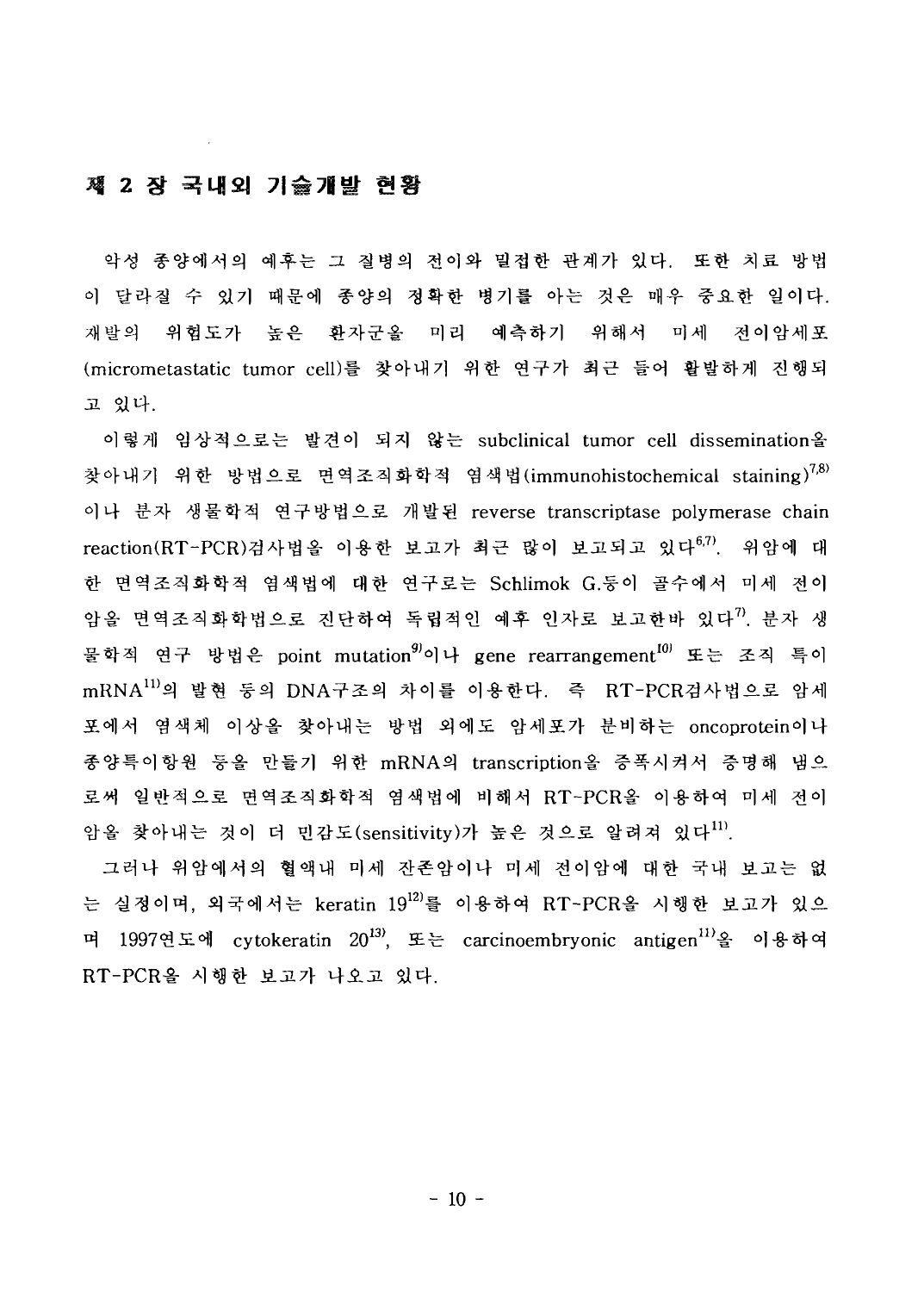#### 제 3 장 연구개발 수행내용 및 결과

제 1 절 연구개발 수행내용

1. 대상화자: 위선암으로 진단받고 원자력병원 외과에서 1997년 1월부터 1997년 11 월까지 개복술을 시행받은 1기 3예, 2기 2예, 3a기 9예, 3b기 7예 그리고 4기 3예로 모두 24예를 대상으로 하였다. 연령 분포는 50대가 가장 많았으며 평균 연령은 49.2세였다. 남녀 성비는 13명대 11명으로 1.2대 1이었다.

2. 혈액 채취 (blood sampling) 및 준비 과정

혈청내 CEA치는 수술전 수술 준비 단계에서 혈액을 채취하여 측정하였으며, 간 문맥혈(portal blood)과 말초혈액(peripheral blood)은 수술장에서 개복한 후 EDTA bottle에 각각 6 ml씩 채취하여 동량의 회석액(0.9% NaCl)으로 회석한 후 Ficoll-Hypaque 비중 용액(Sigma Co. St. Louis, USA)에 중첩시킨다. 시험관을 400g(1500rpm)에서 30분간 실온에서 원심침전시킨 후 Pasteur pipett으로 단핵구 세 포충을 다른 시험관으로 옮긴 후 세척액으로 3회 세척한다.

3. RT-PCR with CEA gene specific primer $11,14-16$ 

7. RNA extraction  $\theta$  Acid Guanidium Thiocyanate-Phenol-Chlorform extraction method 로 하였다.

나. 2 ug of RNA를 oligo(dT)<sub>18</sub> primer 20 pmol과 MMLV reverse transcriptas e(Clontech, CA, USA) 와 혼합하여 42° C 에서 1 시간동안 incubation 하여 RT-P CR 올 일어나게 하였다.

다. 첫번째 PCR은 reverse transcription된 product를 10µ1 얻어서 AmpliTaq DNA polymerase 2.5U(PerkinElmer, New Jersey, USA)와 CEA primer(primer A&B, Bioneer, Korea)를 혼합시킨 뒤 95°C 에서 1분간, 그리고 72°C에서 2분간의 요령으로 PCR machine으로 20cycle의 PCR을 시행하였다.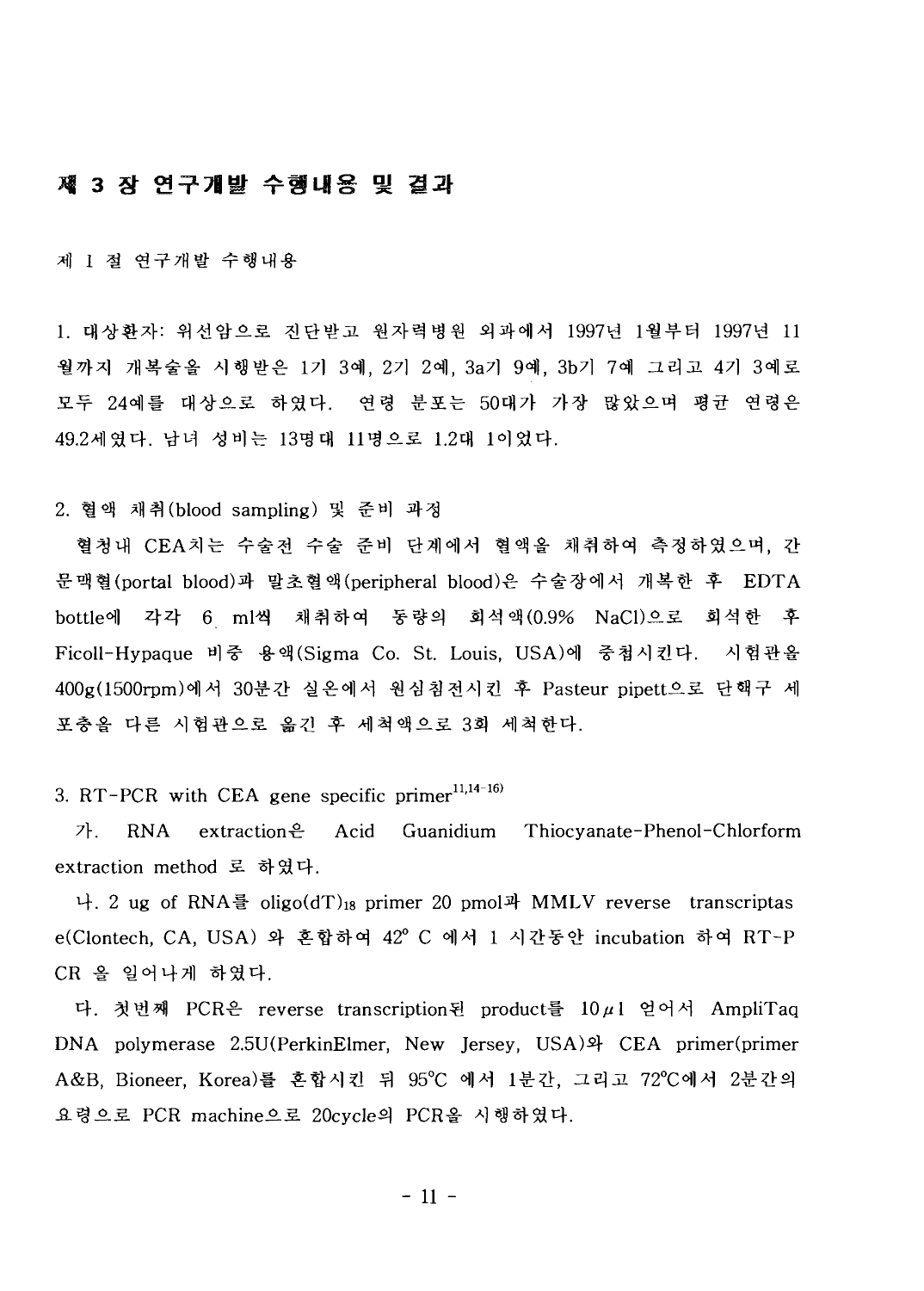라, Nested PCR은 첫번째 PCR 결과용액의 5µ1과 CEA primer(primer B&C)를 혼합하여 95°C에서 1 분간, 69°C에서 1 분간, 72°C에서 1분간의 조건으로 PCR machine으로 30cycles의 PCR을 시행하였다.

마. 전기영동은 2% agarose gel위에 10μ1의 PCR 결과액을 써서 시행하였다. 첫 번째 PCR 한 용액은 160bp에서, nested PCR한 용액은 131bp에서 양성으로 나타났 **4.**

바. 실험중 internal control은 beta2-microglobulin gene을 targeting 하는 PCR 올 돌렸는데 전기영동으로 201 bp에서 양성으로 나타났다.

사. CEA primer로 다음의 3 가지를 썼다.

A: 5'TCTAG AACTT CTCCT GGTCT CTCAG CTGG 3'

B: 5' TGTAG CTGTT GCAAA TGCTT TAAGG AAGAA GC 3'

C: 5' GGGCC ACTAG CGGCA TCATG ATTGG 3'

(PAGE purification, 0.2 umole)

beta2-microglobulin primer

bml: 5' GTGGA GCATT CAGAC TTGTC TTTCA GCA 3'

bm2: 5' TTCAC TCAAT CCAAA TGCGG CATCT TC 3'

(PAGE purification, 0.2 umole)

oligo  $(dT)_{18}$  (0.2 umole)

제 2 절 연구 결과

1. 혈청내 CEA치 (serum CEA level)

평균 혈청내 CEA치는 10.4ng/ml였으며, 5ng/ml이하를 정상으로 보았을 때 3b기 1예와 4기 1예, 모두 2예에서만 정상치 이상이었다.

2. 간 문맥혈 및 말초혈액의 RT-PCR 검사

간 문맥<mark>혈</mark> 및 말초혈액 모두에서 CEA gene specific primer를 이용한 RT-PCR 검사법상양성인 환자는 없었다.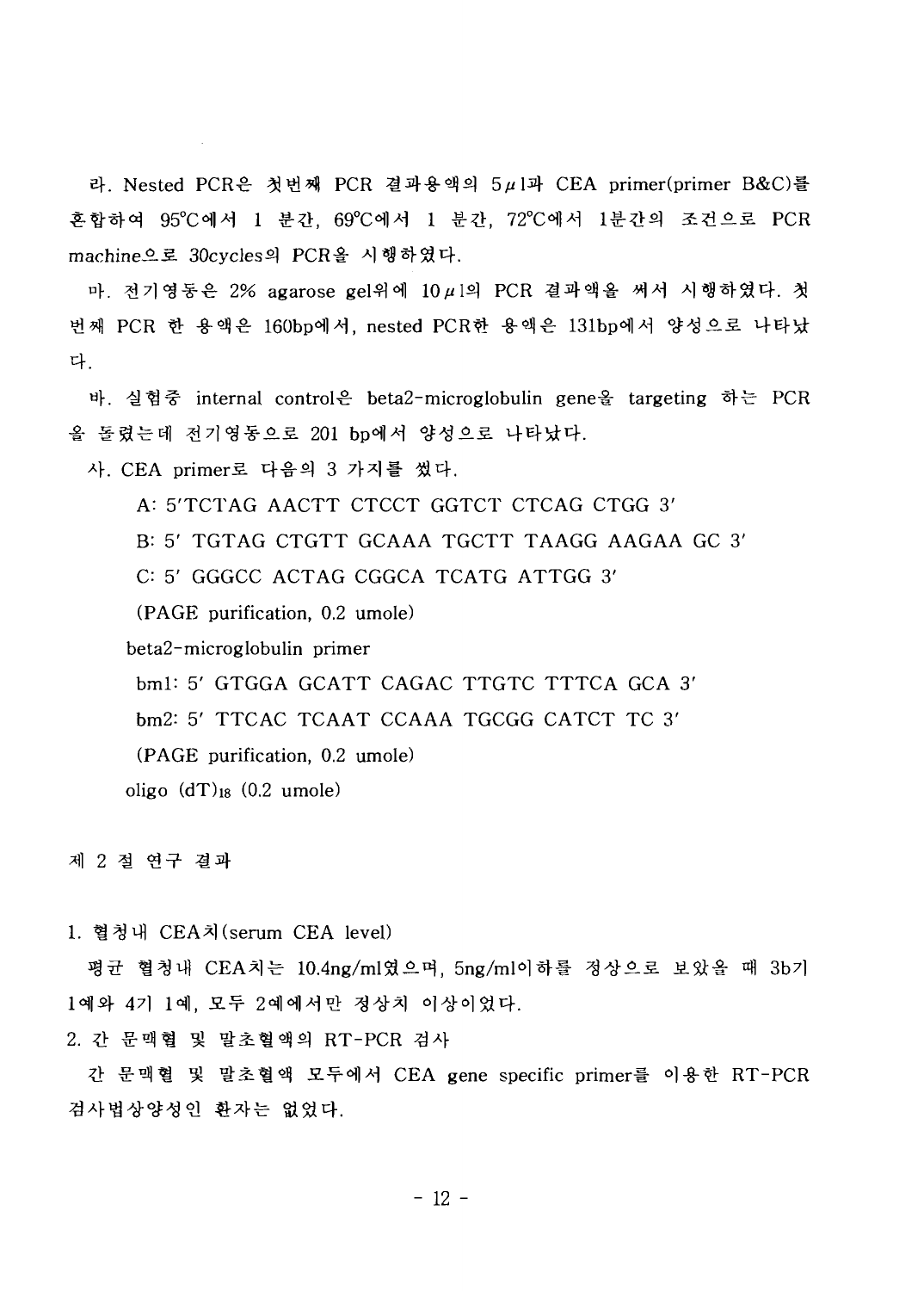#### 제 4 장 연구개발 목표 달성도 및 대외 기여도

금년도의 연구 목표는 위암 환자에서 간 문맥혈과 말초혈액에서 CEA를 분비하 는 암세포를 찾아내는 방법으로 RT-PCR검사법을 확립하고 각각의 혈액내의 양성 율을 비교한 후 생존율과의 상관관계를 밝혀 보고자 하였으나, 실제로 시행해 본 결과 양성인 환자가 없는 것으로 보아 진행성 위암 환자에서조차 미세 전이암의 빈 도는 상당히 낮은 것으로 생각되며, 따라서 실제 임상에 적용하기에는 적절하지 않 으리라 생각된다.

### 제 5 장 연구 개발의 활용 계획

CEA gene specific primer를 이용한 RT-PCR검사법이 면역 조직화학적 염색법 (immunohistochemical staining)보다 민감도(sensitivity)가 높은 것으로 알려져 있으 나 실제로 위암환자에서 혈액내 미세 전이암의 진단에 이용해 본 바. 양성율이 생 각외로 낮으므로 혈행성 전이를 일으키는 고위험군을 찾기 위한 임상검사로 활용하 기에는 적절하지 않다고 생각된다.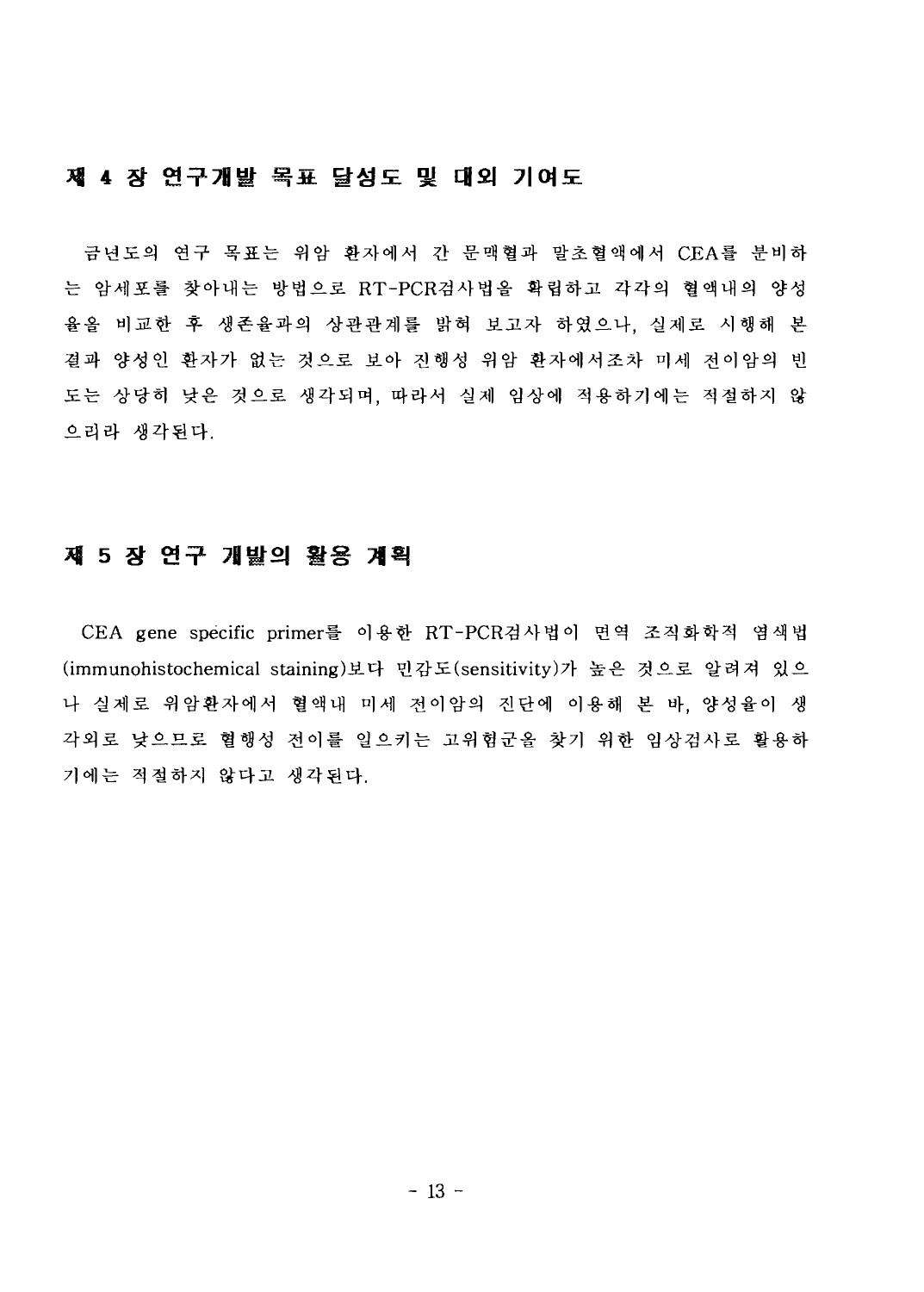#### 제 6 장 토의

수술받은 위암 환자가 사망하는 가장 혼한 원인은 암의 재발이며, 재발의 약 90%가 수술후 5년내에 일어난다. 위암의 재발 양상은 연구하는 방법에 따라 차이 가 있을 수 있지만 크게 간 및 혈행성 전이(hematogenous metastasis), 이(lymphatic metastasis) 그리고 복강내 파종(peritoneal seeding)의 나며, 일단 재발시 치료가 어려운데 그 이유로는 조기에 진단하기가 쉽지 않고 재 발부위가 다발성인 경우가 많기 때문이다. 그 중 혈행성 전이는 암 주위에 산재해 있는 미세혈관 벽을 뚫고 혈관내로 침습한 암세포가 순환계를 따라 원격장기에 도 달하여 전이 병소를 형성하는 것으로 위암의 호발장기는 간, 꽤, 골 등이며, 그 빈 도는 보고마다 약간의 차이는 있으나 대개 재발의 30 내지 40%정도를 차지한다고 알려져 있다<sup>1)</sup>.

이러한 혈행성 전이의 고 위험군에 대한 예측수단으로 정확히 제시된 것은 없고, 혈청내 CEA치를 측정하여 상승된 경우 40-70%의 환자에서 이미 전신 질환을 의미 한다는 보고가 있으며<sup>2)</sup>, 최근에는 재발의 위험도가 높은 환자군을 미리 예측하기 위해서 미세 전<mark>이암세포(micrometastatic tumor cell)를</mark> 찾아내기 위한 연구가 **활** 하게 진행되고 있다. 세포 양식(cell culture), 면역화학적 염색법(immunohistochemical staining) 등을 써서 혈액암이나 다른 고형암에서 말초혈액과 골수에서 암 세포를 증명하였고, 생존율과의 연관성도 증명하였다<sup>3-5)</sup>, 위암에 대한 면역조직화학 적 염색법에 대한 연구로는 Schlimok G. 등이 골수에서 미세 전이암을 면역조직화 학법으로 진단하여 독립적인 예후 인자로 보고하고 있다<sup>7)</sup>. 최근에 분자 생물학적 연구방법으로 개발된 reverse transcriptase polymerase chain reaction(RT-PCR)검 monocyte  $10^6$  - $10^7$ 로 높은 민감도(sensitivity) 때문에 많이 응용되고 있는 방법이다<sup>6,7,11)</sup> 이미 연구가 보고된 유방암<sup>18)</sup>, 흑색종<sup>15)</sup>, 백혈병<sup>19)</sup>, 전립선암<sup>17)</sup>등의 치료와 관련한 미세전이암, 미 세잔존암의 개념을 위암에도 적용시키면 이들의 진단방법을 응용할 수가 있을 것이 다. 이러한 RT-PCR검사법은 이 중에는 특정암에서 나타나는 특정 유전자의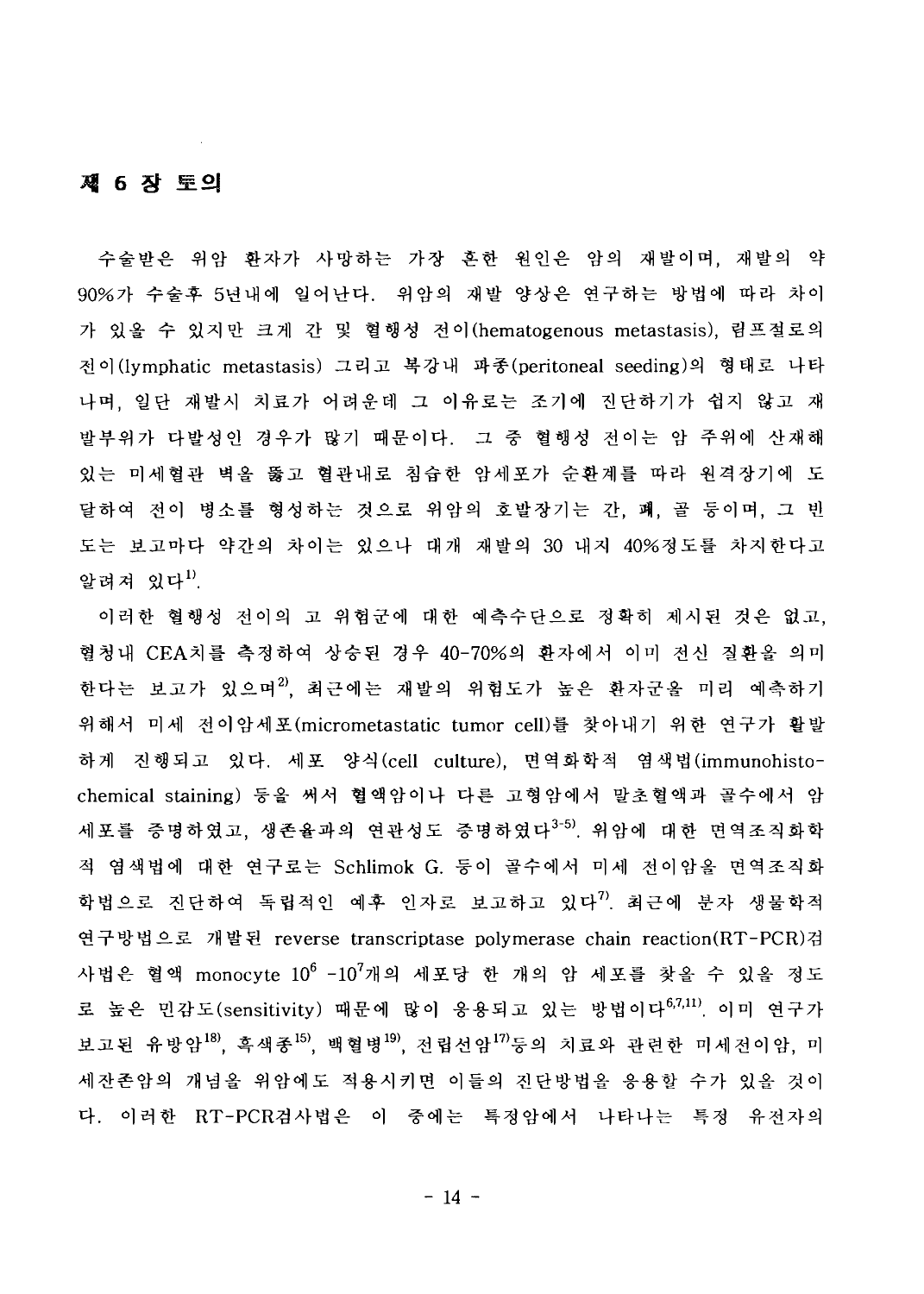chromosomal translocation<sup>10)</sup> 혹은 point mutation<sup>9)</sup>을 RT-PCR로 증폭시켜보는 방 법과 특정암에서 분비하는 종양특이항원 혹은 효소를 만드는 mRNA를 RT-PCR로 증폭시켜 보는 방법이 있다. 앞의 예로는 lymphoma, leukemia 등이 있는데, 유전 자 이상의 발현장소가 일정하지 않고, 암의 종류에 따라 일관성이 없다는 약점이 있다<sup>20)</sup>, 후자의 예로는 aFP, CEA, PSA, Tyrosinase 그리고 Tyrosine hydroxylase 등이 있다. 이 경우에는 각 종양특이항원이나, 효소의 염기구조를 완전히 알아야 되는 한계가 있다. 7명의 흑색종환자 중에서 4명의 말초혈액으로 부터 흑색종의 암세포를 증명한 Smith 등의 연구가 최초의 보고이다<sup>20)</sup>. CEA는 위장관계의 암 뿐 만 아니라 유방암의 진단및 예후판단에도 쓰이고 있다. RNA는 세포밖에서는 매 우 불안정하므로 RNA를 증명하면 암세포의 존재를 증명하는 것과 같다고 할수 있 다 $^{19}$ .

실제로 위암에 적용해 보았을 때, 면역조직화학적 염색법보다 민감도가 높다는 RT-PCR검사법으로 시행한 본 연구에서는 환자수가 24명이기는 하지만, 단 한 명 의 환자에서도 양성인 환자가 없었다. 이는 Tomohiko 등의 보고<sup>12)</sup>와도 일치한다. 이에 대한 가능성으로는 두가지가 있다. 첫째는 암 세포의 유리(release)가 지속적인 과정이 아니라 간헐적으로(intermittent) 일어나는 과정이므로 어느 한 시점에서만 혈액음 소량 채취한다면 위음성으로 나올 확률이 높다는 것이다. 이는 반복되는 채혈로 양성율을 어느정도 높일 수 있을 것으로 생각된다. 둘째는 RT-PCR검사법 으로 발견이 가능한 농도 이하의 미세 전이암이 혈행성 전이 및 재발을 일으키는 것으로 생각해 볼 수 있다.

요약하면 위암에서의 RT-PCR 검사법은 실제로 위암환자에서 혈액내 미세 전이 암의 진단에 이용해 본 바, 양성율이 생각외로 낮으므로 혈행성 전이를 일으키는 고위험군을 찾기 위한 임상검사로 활용하기에는 적절하지 않다고 생각된다.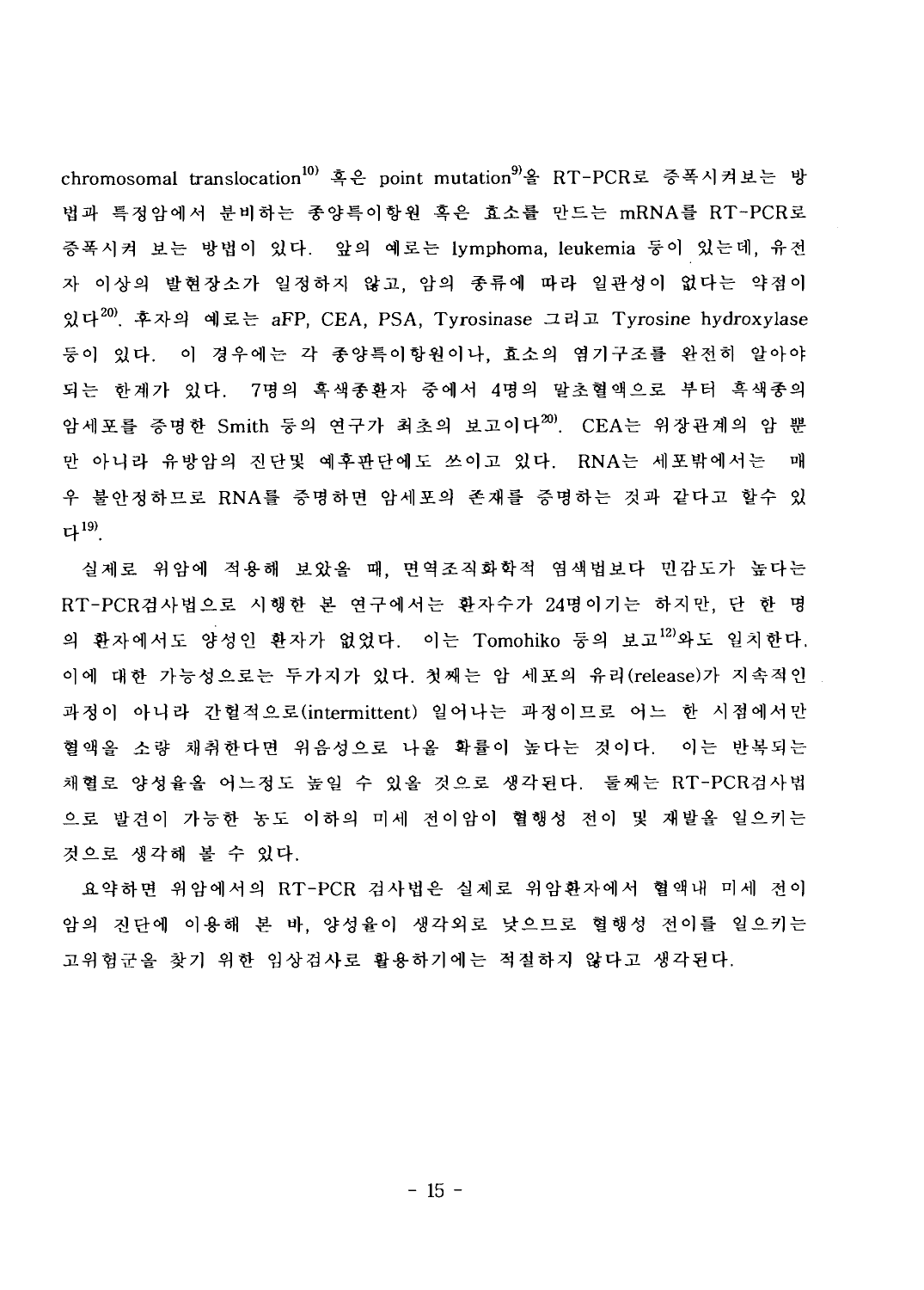#### 제 7 장 참고 문헌

 $1<sup>1</sup>$ 박규주,박재갑,김진복: 위암의 재발양상에 관한 임상적 분석. 대한암학회지 22:556-566, 1990

2. Chevinsky AH: CEA in tumors of other than colorectal origin. Semin Surg Oncol 7:162-166, 1991

3. Lindemann F, Schlimok G, Dirschedl P, et al: Prognostic significance of mcrometastatic tumor cells in bone marrow of colorectal cancer patients. Lancet 340:685-689, 1992

4. Mansi JL, Easton K, Berger U, et al: Bone marrow micrometastases in primary breast cancer: Prognostic significance after 6 years' follow-up. Eur J Cancer 27:1552-1555, 1991

5. Cote RJ, Rosen PP, Lesser ML, et al: Prediction of early relapse in patients with operable breast cancer by detection of occult bone marrow micrometastases. J Clin Oncol 9:1749-1756, 1991

6. Patter Yvonne: Sensitive detection of occult breast cancer by the RT-PCR. J Clin Oncol 12:475-482, 1994

7. Schlimok G, Funke I, Pantel K, et al: Micrometastatic tumor cells in bone marrow of patients with gastric cancer: methodological aspects of detection and prognostic significance. Eur J Cancer, 27:1461-1465, 1991

8. Juhl H, Stritzel M, Wroblewski A, et al: Immunocytological detection of micrometastatic cells: comparative findings in the peritoneal cavity and the bone marrow of gastric, colorectal and pancreatic cancer patients. Int J Cancer, 57:330-335, 1994

9. Tada M, Omata M, Kawai S, et al: Detection of ras gene mutations in pancreatic juice and peripheral blood of paients with pancreatic adenocarcinoma. Cancer Res, 53:2472-2474, 1993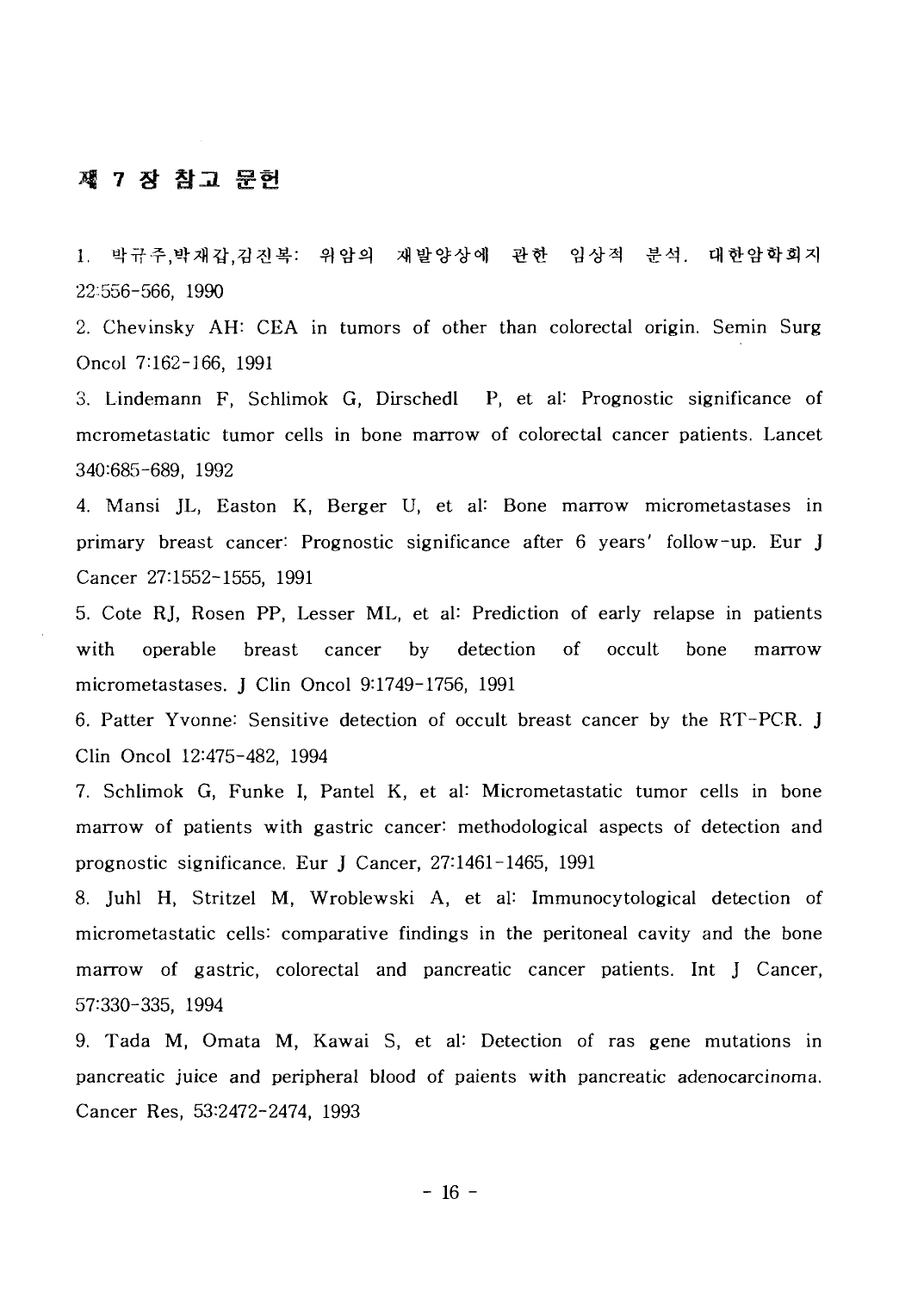10. Hayashi N, Arakawa H, Nagase H, et al: Genetic dignosis identifies occult lymph node metastases undetectable by histopathological method. Cancer Res, 54:3853-3856, 1994

11. Gerhard M, Juhl H, Kalthoff H, et al"- Specific detection of carcinoembryonic antigen-expressing tumor cells in bone marrow aspirates by polymerase chain reaction. J Clin Oncol, 12:725-729, 1994

12. Tomohiko A, Shinzaburo N, Osamu I, et al: Detection of pancreatic and gastric cancer cells in peripheral and portal blood by amplication of keratin 19 mRNA with reverse transcriptase chain reaction. Int J Cancer, 72:408-411, 1997 13. Edlyn S, Ilka V, Christian R, et al: Comparative analysis of bone marrow and venous blood isolates from gastrointestinal cancer patients for the detection of disseminated tumor cells using reverse transcription PCR. Cancer Res, 57:3106-3110, 1997

14. Nollow P, Jung R, Neumeier M, et al: Tumor diagnosis by PCR-based detection of tumor cells. Scand J Clin Lab Invest 55:Suppl. 221:116-121, 1995

15. Johnson PWM, Burchill SA and Selby PJ: The molecular detection of circulating tumor cells. Br J Cancer 72:268-275, 1995

16. Neumeier M, Gerhard M and Wagener C: Diagnosis of micrometastases by the amplification of tissue-specific genes. Gene 159: 43-47, 1995

17. Ghossein R, Scher H, Gerald W, et al: Detection of circulating tumor cells in patients with localized and metastatic prostatic carcinoma : clinical implications. J Clin Oncol 13:1195-1200, 1995

18. Diel IJ, Kaufmann M, Goerner R, et al: Detection of tumor cells in bone marrow of patients with primary breast cancer: a prognostic factor of distant metastasis. J Clin Oncol 101534-1539, 1992

19.Ghossein R and Rosai J: Polymerase chain reaction in the detection of micrometastases and circulating tumor cells. Cancer 78: 1-16, 1996.

- 17 -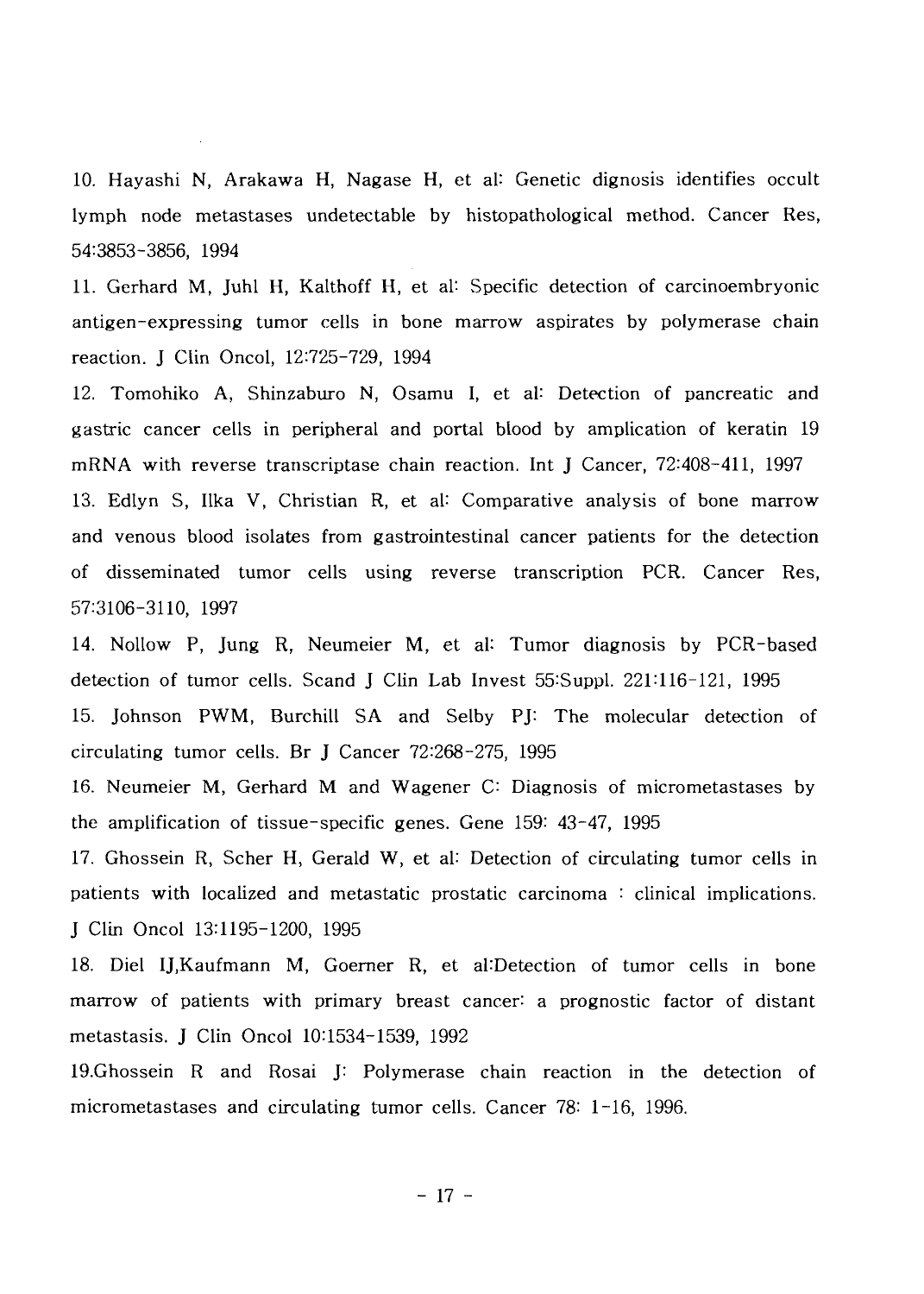20. Yvonne Patter: Sensitive detection of occult breast cancer by the RT-PCR. J Clin Oncol 12:475-482, 1994

 $\sim 10^{11}$  km s  $^{-1}$ 

 $\mathcal{L}^{\text{max}}_{\text{max}}$  and  $\mathcal{L}^{\text{max}}_{\text{max}}$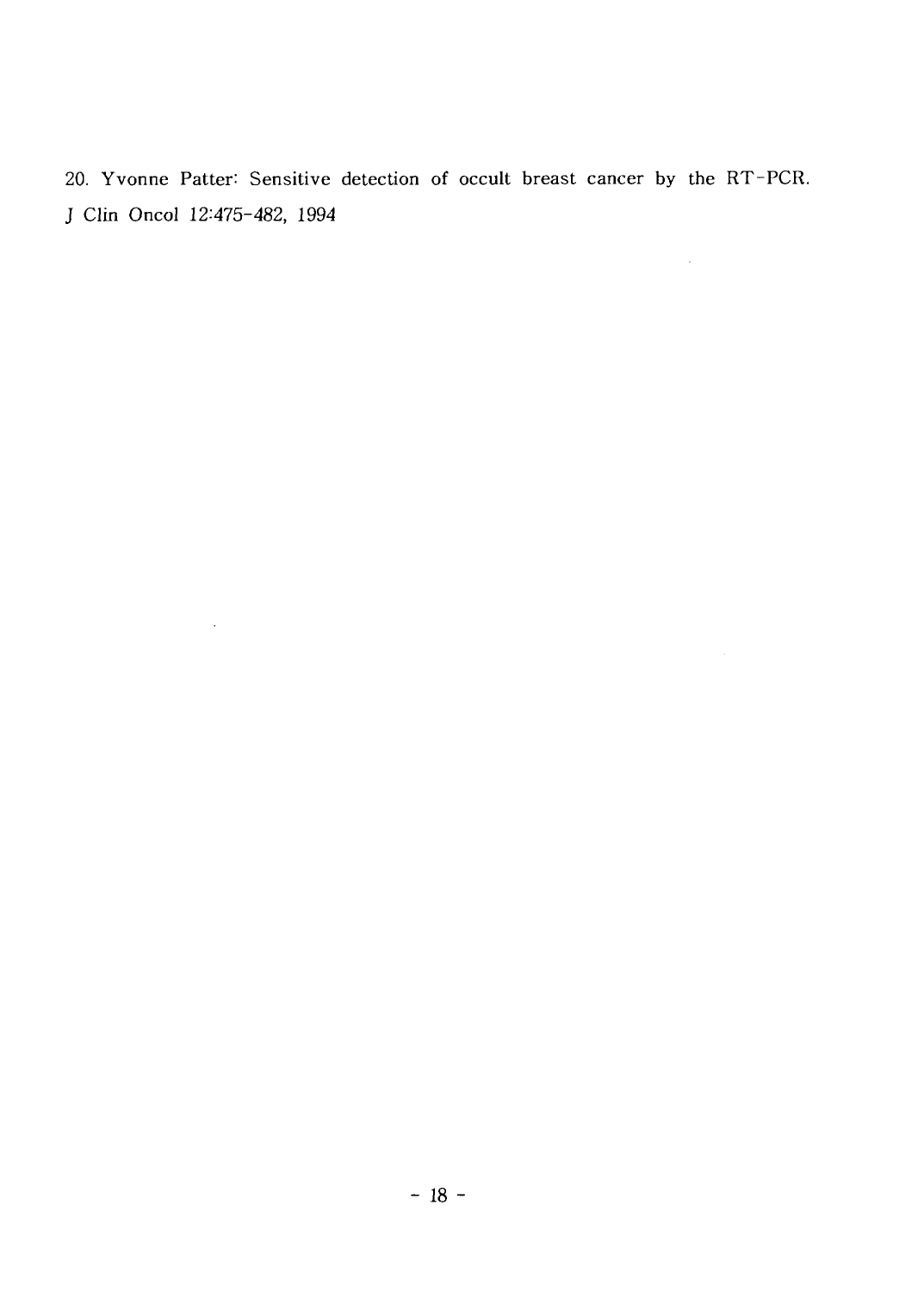|                         |             |                       | 서 지 정 보 양 식      |           |                               |     |            |
|-------------------------|-------------|-----------------------|------------------|-----------|-------------------------------|-----|------------|
| 수행기관 보고서번호              |             |                       | 위탁기관 보고서 번호      |           | 표준보고서 번호                      |     | INIS 주제코드  |
| <b>KAERI/RR-1774/97</b> |             |                       |                  |           |                               |     |            |
| 제목 / 부제                 |             |                       |                  |           |                               |     |            |
|                         |             |                       |                  |           | 위암환자에서 혈액중 미세 잔존암의 진단법에 관한 연구 |     |            |
|                         | 연구책임자 및 부서명 |                       |                  |           | 방호윤 / 외과 6 과                  |     |            |
|                         | 연 구 자 및 부서명 |                       |                  |           | 이 종 인 / 외과 3 과                |     |            |
|                         |             |                       |                  |           |                               |     |            |
| 발행지                     | 대전          |                       | 발행기관             | 부설 원자력병원  | 한국원자력연구소                      | 발행일 | 1997.12.31 |
| 페이지                     |             | 21                    | 도<br>$\mathbf H$ | 유(), 무(0) |                               | 크 기 |            |
| 참 고 사 항                 |             |                       |                  |           |                               |     |            |
| 비 밀 여 부                 |             | 공개(0), 대외비(), ___급 비밀 |                  |           | 보고서 종류                        |     |            |
| 연구위탁기관                  |             |                       |                  |           | 계약 번호                         |     |            |

위암 수술후 간이나 전신 전이가 일어난 경우 치료가 어려운데, 그 이유로는 조기에 진단하기가! 쉽지 않고 재발부위가 다발성인 경우가 많기 때문이다. 따라서 전신 전이가 일어날 수 있는 고 위 험군을 예측할 수 있는 방법을 개발하는 것은 매우 중요하며 혈액중 미세 전이암을 증명해 낼 수 있다면 위암의 진행이나 전이의 위험도 그리고 예후를 예측하는데 좋은 지표가 될 수 있을 것이 다.이에 저자들은 위암으로 진단받고 개복술을 시행받은 환자 24명을 대상으로 수술전 혈청 CEA 치를 측정하고 미세 전이암을 중명하기 위하여 수술 중 간 문맥혈과 말초혈액에서 혈액을 채취하 여 CEA gene specific primer를 이용하여 RT-PCR을 시행하였다. 대상환자의 병기는 1기 3예, 2기 2예, 3a기 9예, 3b기 7예 그리고 4기가 3예로 모두 24예이었으며 평균 연령은 49.2세이었고 남녀 성비는 13명 대 11명으로 1.2대 1이었다. 평균 혈청내 CEA치는 10.4 ng/ml였으며, 5ng/ml이하를 정상으로 보았을 때 3b기 1예와 4기 1예, 모두 2예에서만 정상치 이상이었다. 또한 간 문맥혈 및 말초혈액 모두에서 CEA gene specific primer를 이용한 RT-PCR 검사법으로 양성인 환자는 없었 다. CEA gene specific primer를 이용한 RT-PCR검사법이 면역 조직화학적 염색법 (immunohistochemical staining)보다 민감도(sensitivity)가 높은 것으로 알려져 있으나 실제로 위암 환자에서 혈액내 미세 전이암의 진단에 이용해 본 바, 진행성 위암에서조차도 양성율이 낮았다.

주제명 키워드 (10단어 내외)

RT-PCR, 위암, CEA, 혈행성 전이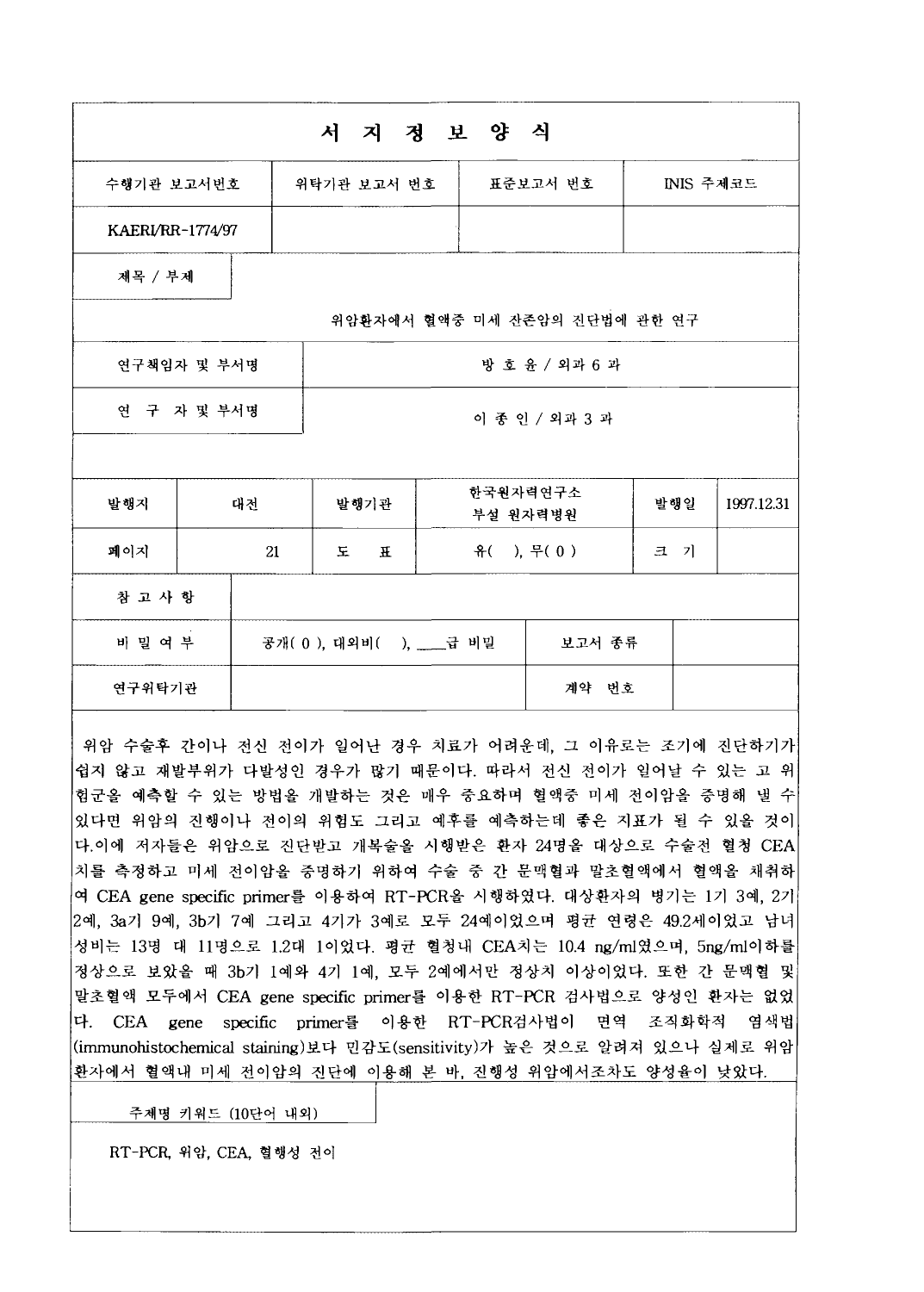| Performing Org.           |    | Sponsoring Org    |                                                | Standard Report                 |              | <b>INIS Subject</b>                                                  |  |
|---------------------------|----|-------------------|------------------------------------------------|---------------------------------|--------------|----------------------------------------------------------------------|--|
| Report No.                |    | Report No.        |                                                | No.                             |              | Code                                                                 |  |
| KAERI/RR-1774/97          |    |                   |                                                |                                 |              |                                                                      |  |
| Title/Subtitle            |    |                   |                                                |                                 |              | Detection of Free gastric Cancer Cell in Peripheral and Portal Blood |  |
| Project Manager and Dept. |    |                   | Ho-Yoon Bang / 6th Section of Dept. of Surgery |                                 |              |                                                                      |  |
| Researcher and Dept       |    |                   |                                                |                                 |              |                                                                      |  |
|                           |    |                   |                                                | Jong-Inn Lee / Dept. of Surgery |              |                                                                      |  |
| Pub. Place<br>Daejon      |    | Pub. Org.         |                                                | KCCH, KAER                      | Pub.<br>Date | 1997.12.31                                                           |  |
|                           |    |                   |                                                | ), $N_0(0)$                     | Size         |                                                                      |  |
| Page                      | 21 | Fig. Table        | Yes(                                           |                                 |              |                                                                      |  |
| Note                      |    |                   |                                                |                                 |              |                                                                      |  |
| Classified                |    | Open(0), Outside( | ). Class                                       |                                 | Report Type  |                                                                      |  |

In fact, there is no definite treatment modality after liver or hematogenous metastasis in the gastric cancer. So it is important to developc a new method to predict the high risk patients for systemic recurence. If we can detect metastatic cell in circulation, it may be benificial in assessing tumor progression, metastatic potential and prognosis.

To estabilish the RT-PCR methodology for detection of CEA expressing cancer cells in peripheral and portal blood and to define the relationship between peripheral and portal blood detection rate of gastric cancer patients, we performed RT-PCR analysis with peripheral and portal blood samples from 24 patients with gastric cancer(stage Ia,b, n=3; stage II, n=2; stage IIIa,  $n=9$ ; stage IIIb,  $n=7$ ; stage IV,  $n=3$ ) and checked serum CEA level preoperatively. Mean age was 49.2 years old and male : female was  $1.2 \div 2(13:11)$  patients). The mean serum CEA level was 10.4 ng/ml and that was higher than normal in only 2 cases. There was no positive case of tumor cell in portal and peripheral blood using RT-PCR and CEA gene specific primer.

Our results indicate that the incidence of circulating cancer cells is unexpectedly very low even in advanced gastric cancer patients.

Subject Keywords (About 10 Words)

RT-PCR, Gastric cancer, CEA, hematogenous metastasis